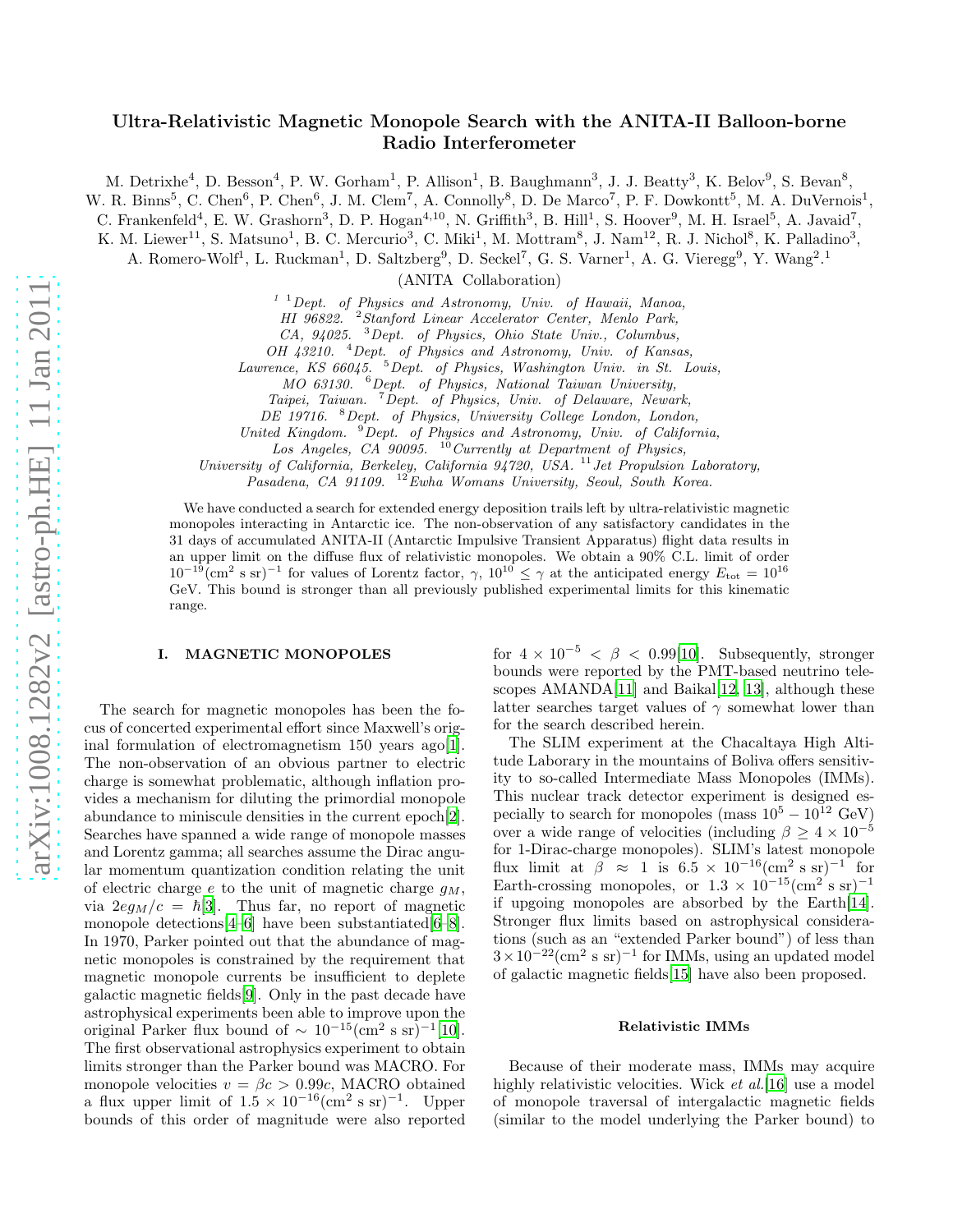estimate that IMMs created in the early universe would now have typical kinetic energies on the order of  $10^{16}$ GeV. PeV-mass monopoles would therefore reach Lorentz factors  $\gamma \approx 10^{10}$ . The fact that IMMs acquire such "ultra-relativistic"  $\gamma$  values provides a mechanism for their detection. Any particle traveling through a medium loses energy, but ultra-relativistic charged particles do so dramatically, initiating bright showers[\[17](#page-9-14)]. As noted by Wick *et al.*[\[16\]](#page-9-13), experiments based on in-ice radiowave detection of showers are particularly well-suited to ultrarelativistic monopole detection because of a combination of large effective volume and favorable scaling with energy. Most recently, the RICE experiment translated their non-detection of radio emissions from compact neutrino-induced in-ice showers into a limit on the relativistic monopole flux using five years of accumulated data[\[19](#page-9-15)]. This was not done by a dedicated search, per se, but rather by calculating the efficiency, from Monte Carlo simulations, for monopole-induced showers to pass their neutrino search requirement criteria. It is through detection of such bright showers that ANITA is sensitive to magnetic monopoles.

### II. ANITA

The Antarctic Impulsive Transient Antenna (ANITA) is a balloon-borne antenna array primarily designed to detect radio wave pulses caused by neutrino collisions with matter, specifically ice. The basic instrument consists of a suite of 40 Seavey Corp. quad-ridged horn antennas, optimized over the frequency range of 200- 1200 MHz, with separate outputs for vertically vs. horizontally incident radio frequency signals, mounted on a high-altitude balloon. From an elevation of ∼38 km, the balloon scans the Antarctic continent in a circumpolar trajectory. After launching from McMurdo Station, ANITA-II was aloft for a period of 31 days with a typical instantaneous duty cycle exceeding 95%.

### A. Detector Description

Details on the ANITA hardware, as well as the triggering scheme crucial to the analysis described herein, are provided elsewhere[\[18\]](#page-9-16). We here provide a brief summary of the hardware elements essential to this analysis.

The front-end Seavey quad-ridge antennas provide the first element in the ANITA radio wave signal processing chain. These horn antennas have separate Vertical (VPol, defined as the zenith direction) vs. Horizontal (HPol) signal polarizations, and each have a field-of-view of approximately  $60^o$  full-width-half-maximum (FWHM) in both azimuth angle  $(\phi)$  and zenith angle  $(\theta)$ . Two contiguous antennas in azimuth define a logical 'phi sector'. Following the Seavey antennas, initial signal conditioning restricts the frequency bandpass to that desired for the primary neutrino search, namely, 200–1200 MHz. Signals

are then split into a 'trigger' path consisting of a heirarchy of trigger conditions ("levels") and a 'digitization' path; if all levels of the trigger are satisfied, the digitized signals are then stored to disk.

### B. Summary of ANITA missions to date

Hadronic and electromagnetic showers resulting from in-ice neutrino interactions produce a coherent, radio frequency Cherenkov radiation signal. Two one-month long missions (ANITA-1; Dec. 2006-Jan. 2007 and ANITA-II; Dec. 2008-Jan. 2009) have yielded the world's-best limits to the ultra-high energy (UHE) neutrino flux in the energy range to which ANITA is sensitive[\[22](#page-9-17), [23\]](#page-9-18). A recent analysis of the ANITA-1 data sample has also provided a statistically large (16 events) sample of selftriggered radio frequency signals attributed to geosynchrotron radiation associated with cosmic-ray induced extensive air showers (EAS)[\[24\]](#page-9-19). The analysis described herein is based on the ANITA-II data sample.

### III. MONOPOLE ENERGY LOSS IN MATTER

Essential to this monopole search is a reliable simulation of in-ice showers caused by monopoles traversing the ice sheet. Our model of monopole energy loss is based on the muon/tau energy loss model of Dutta et al.[\[25](#page-9-20)]. In this model, energy loss by a muon traversing a medium is expressed as

$$
-\frac{dE}{dx} = \alpha + \beta E. \tag{1}
$$

The  $\alpha$  term is the energy loss per distance due to ionization of the medium. The  $\beta$  term[\[26](#page-9-21)] is the sum of three terms reflecting bremsstrahlung, pair production, and photonuclear effect energy losses. The values of  $\alpha$ and of the various contributions to  $\beta$  are only weakly  $\gamma$ dependent.

Although energy loss due to ionization can be treated as smooth and continuous with little loss of accuracy, the stochastic fluctuations in pair production and photonuclear energy losses must be explicitly modeled; such discrete processes, in fact, provide the catastrophic showers to which ANITA-II is most sensitive. The Dutta et al. model expresses these energy losses in terms of partial interaction cross sections with respect to interaction energy, making it possible to isolate the expectation number of particle/medium interactions at a given energy and replace it with a random number of interactions drawn from the appropriate Poisson distribution. To convert the stochastic model of muon energy loss to a model of magnetic monopole energy loss, the muon mass must first be replaced by the magnetic monopole mass. For monopoles, bremsstrahlung is negligible and is disregarded[\[16\]](#page-9-13). Next, due to Dirac's quantization condition, a magnetic monopole of 1 Dirac charge will lose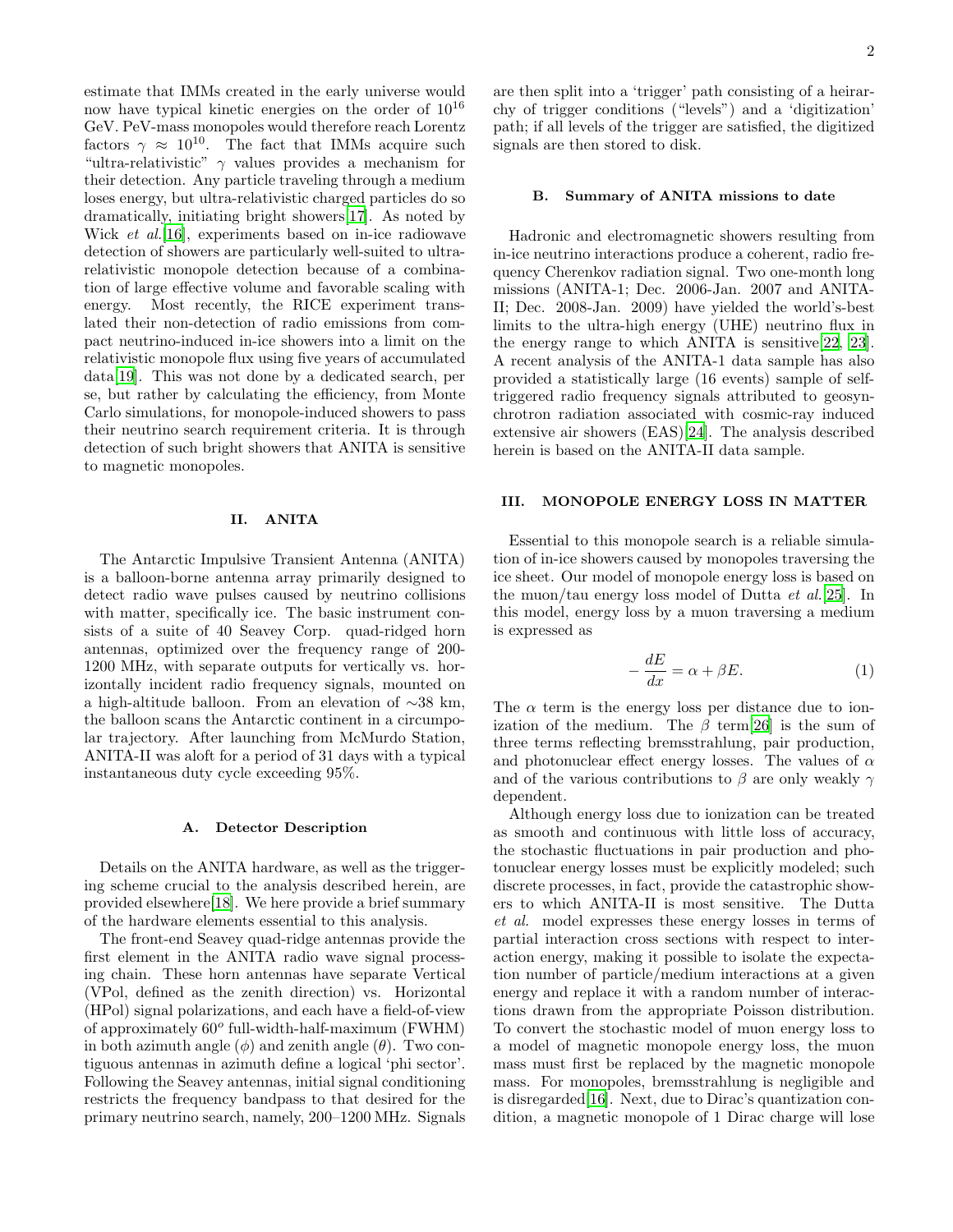

<span id="page-2-0"></span>FIG. 1: Total energy loss versus  $\gamma$  for  $10^{16}$  GeV monopoles, showing stochastic variation averaged over 50 m intervals. Lines show average contributions from different processes.

energy equivalent to an electric charge of  $1/(2\alpha)$  times the proton charge[\[17\]](#page-9-14). Accounting for this large effective charge only requires multiplying the expectation number of interactions by  $1/(2\alpha)^2 \approx 4700$ .

Figure [1](#page-2-0) shows various contributions to the energy loss of a  $10^{16}$  GeV monopole. (The monopole rest mass is constrained to vary inversely with gamma such that total energy is fixed at the reference energy of  $10^{16}$  GeV.) The curves indicate average energy loss due to the three principal mechanisms, while the points show actual stochastic energy loss (as averaged over a 50 m interval in our simulation). The photonuclear effect is the dominant energy loss mechanism at  $\gamma > 10^4$ , while ionization energy losses dominate below this value. Because the photonuclear mechanism results in hadronic showers generated by nuclear recoils, we may ignore Landau-Migdal-Pomeranchuk (LPM)[\[27\]](#page-9-22) effects.

### IV. MONOPOLE SIMULATION

The monopole energy loss model described above has been incorporated into a Monte Carlo simulation of a magnetic monopole traveling within the ice volume visible to ANITA. The Monte Carlo simulation randomly generates a monopole trajectory (uniform over  $4\pi$ ) and energy loss according to the previously described model, then determines the voltage response of each of the ANITA antennas which participate in the event trigger, as summarized below and elsewhere. Earth curvature effects, which are considerable at the largest radii (∼600 km), are incorporated into the model by a suitable adjustment of the refracted ray geometry, relative to the balloon, for a given source location.

### A. Passage through Earth

As can be inferred from Figure [1,](#page-2-0) a down-coming monopole having  $\gamma \sim 10^9$  will easily traverse the entirety of the Antarctic ice sheet without substantial degradation of energy, whereas a normally-incident up-coming monopole at those  $\gamma$  values will typically range out in the Earth before reaching the South Pole. Upcoming monopoles with larger  $\gamma$  values will generally reach the detector, although their energy loss in-transit through the Earth can be substantial. For calculating this energy loss, the terrestrial density integrated over the length of the monopole's path  $[g/cm^2]$ , as a function of approach angle, is taken from the Preliminary Reference Earth Model[\[28\]](#page-9-23).

### B. Propagation Through Ice

After calculating the energy lost by a monopole en route to the ice target (zero if the monopole arrives from above), the monopole's interaction with the ice itself is simulated, over discrete step sizes of 15 cm. This selection of step size is motivated by several considerations: a) the time delay between signals received at the ends of the step should be smaller than the time scale of the trigger logic, which is determined by the 7 ns duration of the front-end tunnel-diode signal integration, b) the time delay between successive steps should not be larger than the ANITA digitization time of 0.4 ns, c) the steps should not be so fine that the simulation processing time (and array sizes) become prohibitive. For the most unfavorable geometry (a shower receding from ANITA along the line-of-sight), the time delay between successive steps is the sum of the time for the monopole to move 15 cm in ice plus the additional signal transit time in-air, or approximately 1 ns. However, this geometry results in a Cherenkov pattern undetectable at the payload – similarly, monopoles entering the ice at normal incidence from above  $air \rightarrow ice$ ) do not illuminate the balloon. Signals typically result when an up-coming monopole transits from rock to ice or a down-coming monopole approaching the balloon is incident on the air-ice interface from above at a near-glancing angle, as illustrated in Figure [2.](#page-3-0) At the Cherenkov angle of approximately 1 radian, the latter results in zero time delay between successive steps, growing as the azimuthal angle relative to the balloon increases from zero. The former results in a maximum time delay of approximately one time bin between successive steps. The geometric aperture of ANITA to monopoles traversing the ice can be crudely estimated as follows. For a Cherenkov cone developing in the ice, the solid angle illuminating the balloon is approximately the product of the vertical width in  $\theta$  (sin  $\theta d\theta \sim 0.2$  rads at the lowest frequencies accessible to ANITA) times the horizontal width in  $\phi$  ( $d\phi \sim 0.5$  rads), giving a maximum geometric acceptance of  $0.1/4\pi$ , or approximately 1%. This provides the greatest limitation on ANITA's sensi-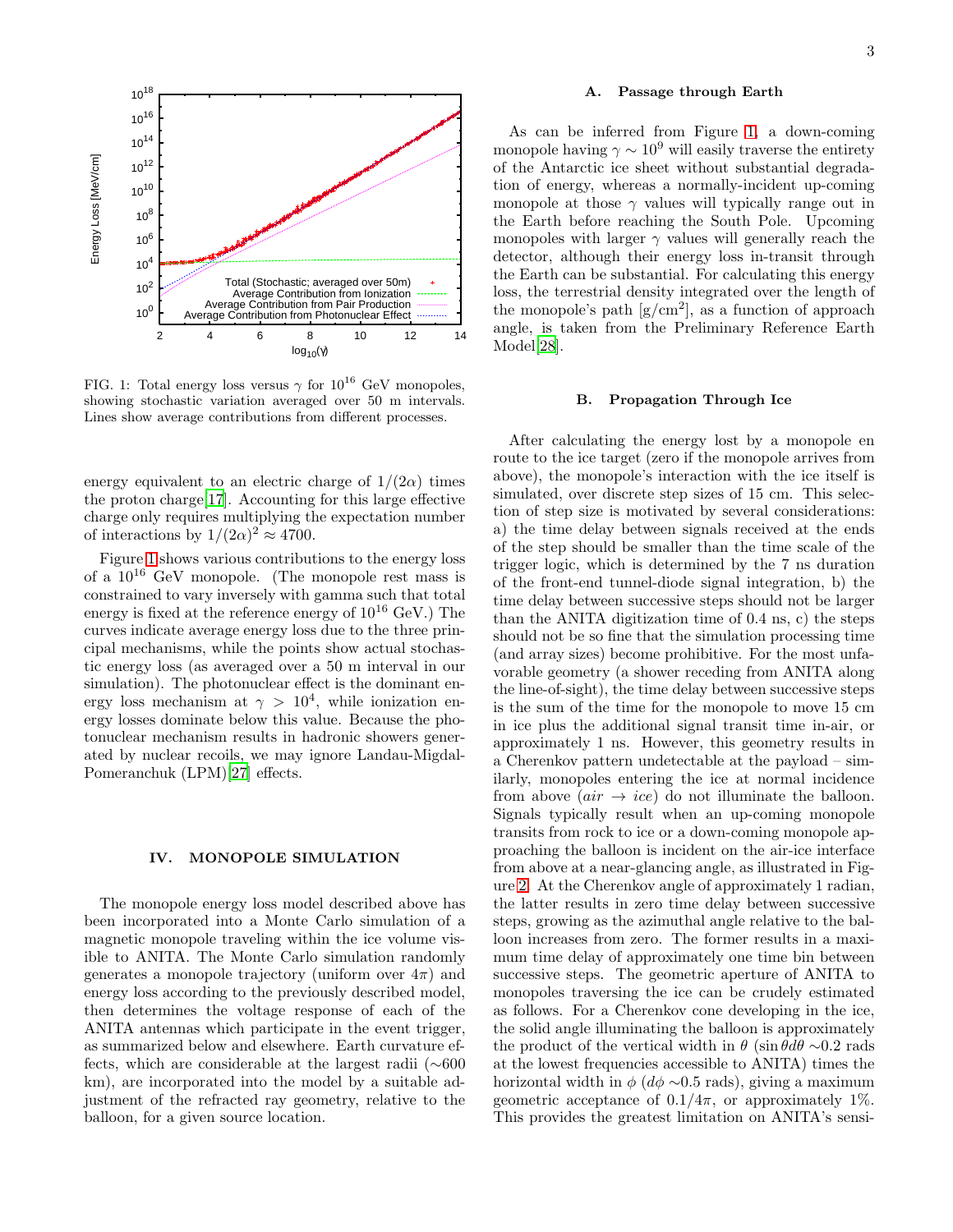

<span id="page-3-0"></span>FIG. 2: Path geometry of monopoles coming from above (air→ice) or below (rock→ice) illuminating ANITA. Red/pink arrows indicate monopole trajectories which can result in a significant signal measured at the balloon. For isotropic monopole flux, the fraction of monopoles satisfying this geometry is of order  $\sim$ 1%. (For the sake of illustration, ray curvature through the firn has been neglected, although this feature is incorporated into our simulation.)

tivity to monopole signals.

### C. Simulated Antenna Response

A Monte Carlo simulation of the radio frequency signals caused by cascades (discussed in Ref.[\[29\]](#page-9-24)) previously developed in the context of RICE's high-energy neutrino flux studies has been adapted for application to ANITA. In addition to the stochastic energy loss processes enumerated previously, we also simulate ray-tracing through the firn, as well as signal loss in transmission across the snow surface into the air, as a function of incident angle on the ice-air interface.

A typical example of a simulated monopole timedomain voltage profile, for a monopole simulated at  $\gamma = 10^9$ , is shown in Figure [3.](#page-3-1) In contrast to temporally compact showers from neutrinos, monopoles deposit energy over a timescale considerably longer than the minimum ∼400 ns time required to fill four available data acquisition event buffers. Schematically, the monopole signal can be treated as a sequence of 'subshowers', each having a characteristic energy deposition geometry and time delay relative to ANITA. As demonstrated by laboratory measurements[\[30,](#page-9-25) [31\]](#page-9-26), the frequency-domain radio wave signal due to a shower in a dense medium is typically broad and, in contrast to typical narrow-band anthropogenic backgrounds, extends over hundreds of MHz. The complete simulated voltage profile  $V(t)$  at each antenna is determined by coherently summing the voltage contributions of various subshowers in each time bin. The signal phase at the emission point will vary slowly with viewing angle[\[32](#page-9-27)]; however, in most cases the dominant emission arises from a coherent region along the track centered around the Cherenkov point and subtending a small viewing angle. Accordingly, we ignore all signal



<span id="page-3-1"></span>FIG. 3: Simulated voltage vs time (as measured at the data acquisition system) in a single ANITA vertically-polarized (VPol) antenna channel;  $\gamma = 10^9$ .

phases other than those from travel time in our analysis.

Similar to showers from neutrinos, the signal strength is typically at least an order of magnitude stronger along the vertical polarization (VPol) axis compared to the horizontal polarization axis, given the excellent crosspolarization isolation (∼20 dB) of the Seavey antennas.

### D. Trigger Simulation

The heirarchical ANITA-II trigger allows a relatively low neutrino detection trigger threshold, while maintaining a tolerable (∼Hz) thermal noise data rate written to disk. In contrast to ANITA-I, only signals from the VPol channel of the dual-polarization horn antennas contribute to the ANITA-II trigger. Following the antenna, signals routed through the 'trigger' (vs. 'digitization') path are tested for their spectral power in four frequency bands, approximately covering the intervals (in MHz) 200→350, 330→600, 630→1100 and 150→1240, respectively. This partitioning is performed in order to provide rejection power against narrow-bandwidth anthropogenic backgrounds, while retaining high efficiency for sharp duration (temporally), large-bandwidth neutrino signals. The frequency-banded signals are then passed through a tunnel-diode, which integrates roughly 7-ns units of data and provides a unipolar (negative) output pulse. The lowest-level trigger (L0) requires signal in one of the four frequency bands at a level exceeding approximately  $2.3\sigma_V$ , with  $\sigma_V$  the rms of the typical tunnel-diode output voltage at this point. The L1 trigger required two of the three frequency bands plus a full-band trigger within a 10 ns window. (In an improvement over ANITA-1, the different group delays of the bandpass filters from the single-band stage were compensated digitally to ensure synchronization.) The L1 triggers were then combined for the L2 trigger stage. For the upper and lower anten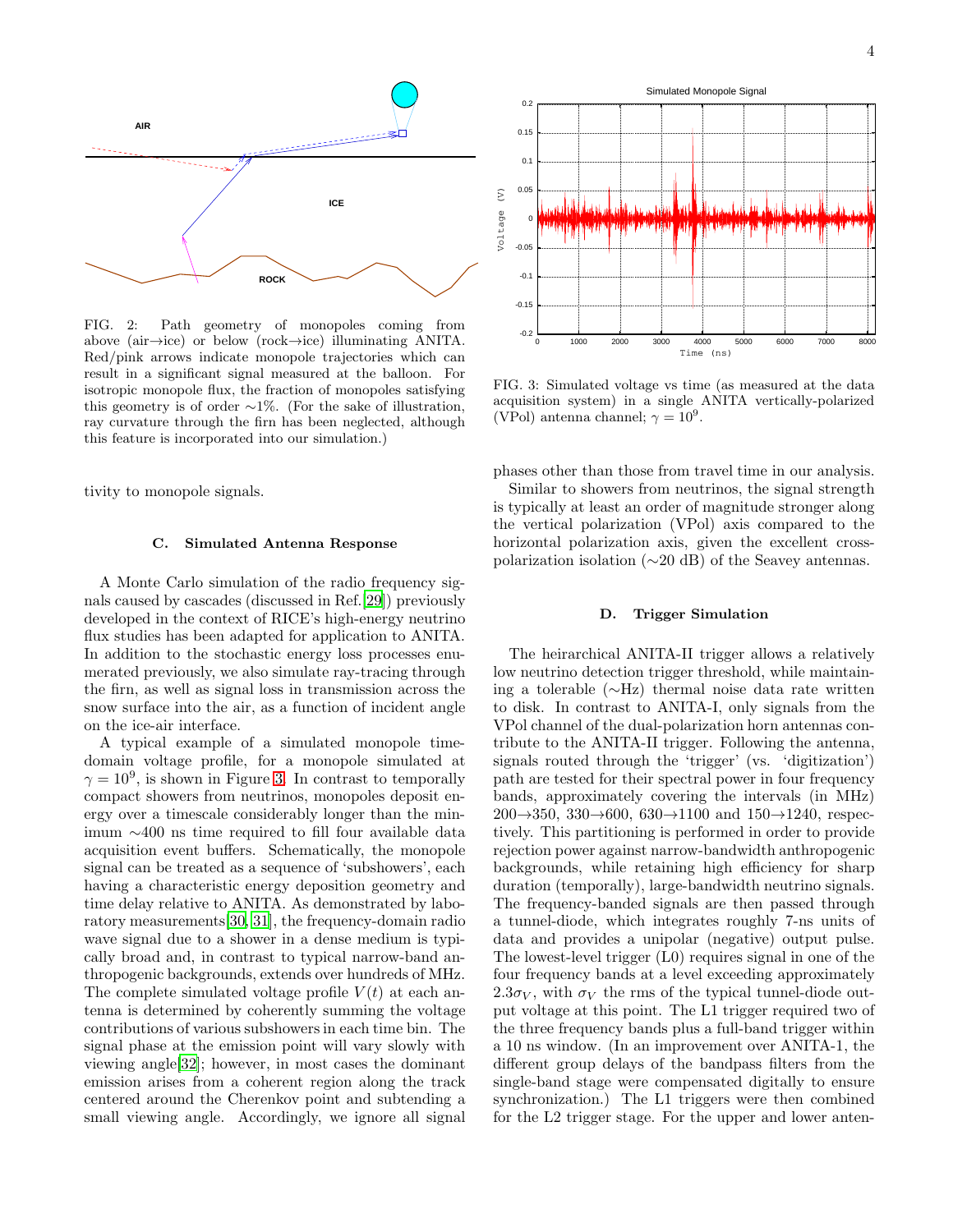nas, an L2 was issued in one of the 16 phi sectors when two of the three antennas either on or adjacent to that phi sector triggered within approximately 10 ns of each other. For phi sectors containing a nadir antenna, an L2 was issued for each L1, and for those without, an L2 was issued when either adjacent nadir antenna received an L1. Finally, the fourth (L3) stage required two of the three antenna rings (upper, lower, and nadir) to have an L2 trigger within approximately 10 ns. Satisfaction of all trigger tiers initiates digitization of all antenna channels and occurs at a rate of approximately 10 Hz. By contrast, the L1 and L2 rates are approximately 2–3 MHz, and 2.5 kHz per antenna pair, respectively. Laboratory studies have demonstrated that trigger efficiency differences between ANITA-1 and ANITA-II result primarily from the removal of the HPol antenna channels from the trigger logic, and the modified frequency banding.

### V. ANITA EXPERIMENTAL MONOPOLE DETECTION STRATEGY

As a monopole interacts with the ice, it sheds energy stochastically, so the monopole signal will be comprised of a string of impulsive subshower events. When ANITA triggers, the signal is temporarily stored in one of four buffers and is then read to hard disk. As soon as one buffer is filled, it is read out and then reset for the next event. Since this process requires some minimum time, if a series of triggers occur in rapid succession (e.g., within  $1 \mu s$ , there is insufficient time to maintain at least one free buffer. Once all four buffers fill, read, clear, and reset commands are sequentially issued, requiring a minimum time of tens of milliseconds, much longer than the monopole signal would be visible to the balloon. The experimental monopole signature registered in ANITA is therefore expected to consist of the first four thresholdcrossings (∼500 nanoseconds total) once the monopole comes into view; the remaining signal produced by the monopole ionization trail is not registered during the dead-time required after the four buffers initially fill. The 500 nanosecond estimate also includes a small delay between successive triggers, as they fill the available buffers. The experimental in-flight data show a minimum time between triggers  $T_{min}=112$  ns (Fig. [4\)](#page-4-0), to be compared with the 100 ns of data recorded in a standard waveform capture. This value is commensurate with laboratory measurements prior to the flight.

### VI. MONOPOLE SELECTION AND EVENT YIELD

Our monopole event selection criterion therefore consists of four 'fast' triggers over a time interval  $T_4$ ; it remains only to define how quickly the triggers must be registered  $(T_{max})$  in order to be considered a monopole candidate. To minimize bias,  $T_{max}$  was determined using



<span id="page-4-0"></span>FIG. 4: Minimum time between successive triggers (in-flight data).



<span id="page-4-1"></span>FIG. 5:  $T_4$  distribution for Monte Carlo monopole signal simulations compared with DB data (points). Note that, for our simulations, we conservatively use  $T_{min}=120$  ns. Also overlaid is a fit to the DB data showing the extrapolation into the region  $T_4$  <500 ns, used to estimate the expected anthropogenic background for the signal sample.

a 'dedicated background' (DB) subset of the total ANITA dataset, defined as all data taken when the balloon was within 300km of McMurdo base. This subset comprised approximately 15% of the total data. For this dataset, Figure [5](#page-4-1) shows the  $T_4$  distribution, with the monopole MC simulated distribution overlaid, as well as a polynomial fit to the DB distribution. For large values of  $\gamma$ , the stochastic nature of the monopole energy loss tends to induce threshold crossings at a rate much faster than that at which the instrument can trigger. Since the filling of all buffers will immediately incur tens of milliseconds of subsequent dead time, the simulated  $T_4$  distributions therefore exhibit pile-up at the minimum possible value of  $3T_{min}$ .

From the DB sample, we set the requirement that  $T_4 < T_{max}$  ( $\equiv$  500 ns), which eliminates all the background event triggers. This is the main monopole selection criteria then applied to our 'search' sample.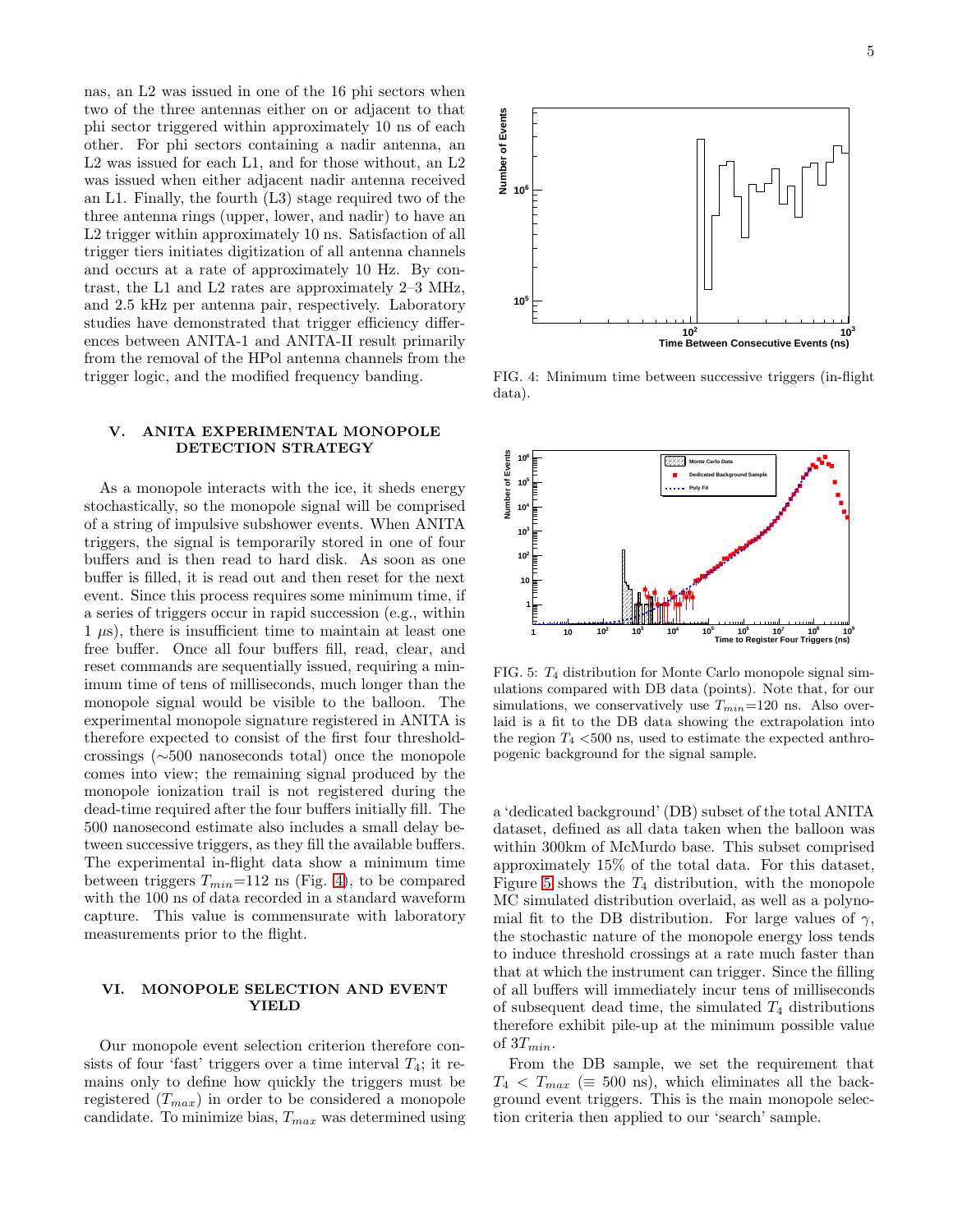### A. Trigger Efficiency

Monte Carlo simulations of monopoles isotropically illuminating the Antarctic ice sheet are used to determine the  $T_4$  <500 ns efficiency. Although the bulk of highenergy monopoles which produce four triggers also satisfy the  $T_4$  <500 ns criterion, the limited geometric acceptance for producing four triggers  $\langle \langle 1 \rangle^{\dagger}$ , designated as " $\epsilon_a$ ") provides the main limitation on the total efficiency (designated as " $\epsilon_t$ "). The ratio of events satisfying both the simulated trigger (which includes aperture), as well as the  $T_4$  <500 ns requirement relative to the total events generated in simulation for each  $\gamma$  value (typically 20,000), are as follows:

| $log_{10}(\gamma)$                                                                                                                                                    |  |  | $\begin{vmatrix} 8 & 9 & 10 & 11 & 12 & 13 \end{vmatrix}$ |
|-----------------------------------------------------------------------------------------------------------------------------------------------------------------------|--|--|-----------------------------------------------------------|
| $\begin{tabular}{c c c} $\epsilon_a$ & $\times 10^{-3}$ & 0 0.43 3.85 4.35 7.19 7.69 $ \\ $\epsilon_t$ & $\times 10^{-3}$ & 0 0.6 1.65 3.17 4.66 6.12 $\end{tabular}$ |  |  |                                                           |
|                                                                                                                                                                       |  |  |                                                           |
| $\sigma(\epsilon_t)$ (×10 <sup>-3</sup> ) 0 .04 .34 .48 .99 1.20                                                                                                      |  |  |                                                           |

Also shown in the last row are the errors on the total efficiency; our eventual limits will later be degraded by one statistical error bar in each energy bin.

### B. Background estimate in search sample

After establishing the requirement that  $T_4$  <500 ns based on the DB sample, the trigger time distribution of the remainder of the data set (the monopole 'search' sample) was considered. It is desirable that the number of events passing this requirement in the search sample be small enough that they can be individually hand-scanned and their candidacy assessed against Monte Carlo simulated monopole templates. Extrapolating the DB  $T_4$  distribution into the 'signal' region below 500 ns (Fig. [5\)](#page-4-1) indicates a projected yield of 0.46 events; correcting this by the ratio of livetime in the search sample relative to the DB samples  $(0.85/0.15)$  results in an a priori expectation of 2.6 background events in the search sample.

Thermal triggers, overall, dominate the accumulated ANITA-II data sample and are responsible for the 'hump' to the right in Figure [5.](#page-4-1) Given the typical L3 trigger rate of 10 Hz, the probability of registering 4 uncorrelated thermal triggers within 500 ns can be estimated to be  $\sim (5 \times 10^{-6})^3$  per second, implying a negligible expected thermal event fake yield in our search sample.

# C.  $T_4$  distributions in search sample

The  $T_4$  distribution for the entire ANITA-II flight is shown in Figure [6.](#page-5-0) We do note dissimilarities, at small values of  $T_4$ , in the shapes of the DB vs. search sample  $T_4$ distributions. This is, however, not necessarily surprising, since our DB sample is restricted to data taken in the vicinity of McMurdo Station, while the search sample includes data taken over the entire continent.



<span id="page-5-0"></span>FIG. 6: Time between first and fourth event trigger  $(T_4)$ distribution for ANITA-II monopole search sample; the monopole event selection requirement  $(T_4$  <500 ns) is indicated by vertical line.

In the entire data sample, only four events contain four rapid triggers which satisfy the 500 ns maximum total trigger time criterion. All four of these events were already classified as background, using the rejection criteria developed for the primary ANITA-II neutrino search[\[23\]](#page-9-18). Specifically, the first two events were rejected on the basis of their temporal near-coincidence (occurring within 15 seconds of each other) as well as having source locations (after filtering for strong continuous wave [CW] components) consistent, to within  $\sim$ 1 degree, with the South Pole. The third event was recognized as payload noise, on the basis of an anomalous DC offset, and saturated waveforms in all phi sectors. The final event was rejected on the basis of its power spectrum, which is observed to be dominated by one narrow CW frequency without which the event would be sub-threshold for analysis. Removing that one line from the frequency spectrum results in a time-domain waveform which also reconstructs to a known background source location in West Antarctica and further affirms this as a background event. The time-domain, as well as frequency-domain distributions for the four highest-amplitude channels in that last event are displayed in Figure [7.](#page-6-0) We note similarity in character between that event from the search sample and a typical event with  $T_4 \approx 500$  ns from the DB sample (Figure [8\)](#page-6-1). In fact, the power spectra of all the events with  $T_4$  <500 ns, in both the DB as well as search samples, are found (a posteriori) to be dominated by CW lines. This is in marked contrast to monopole signals, which exhibit the broadband characteristics of temporally-sharp, coherent radio wavelength signals.

Elimination of these four events in the search sample (roughly consistent with our a priori expectation of 2.6 background events from the DB sample) results in zero candidate monopole triggers in the ANITA-II data set. Since no satisfactory event candidates are found,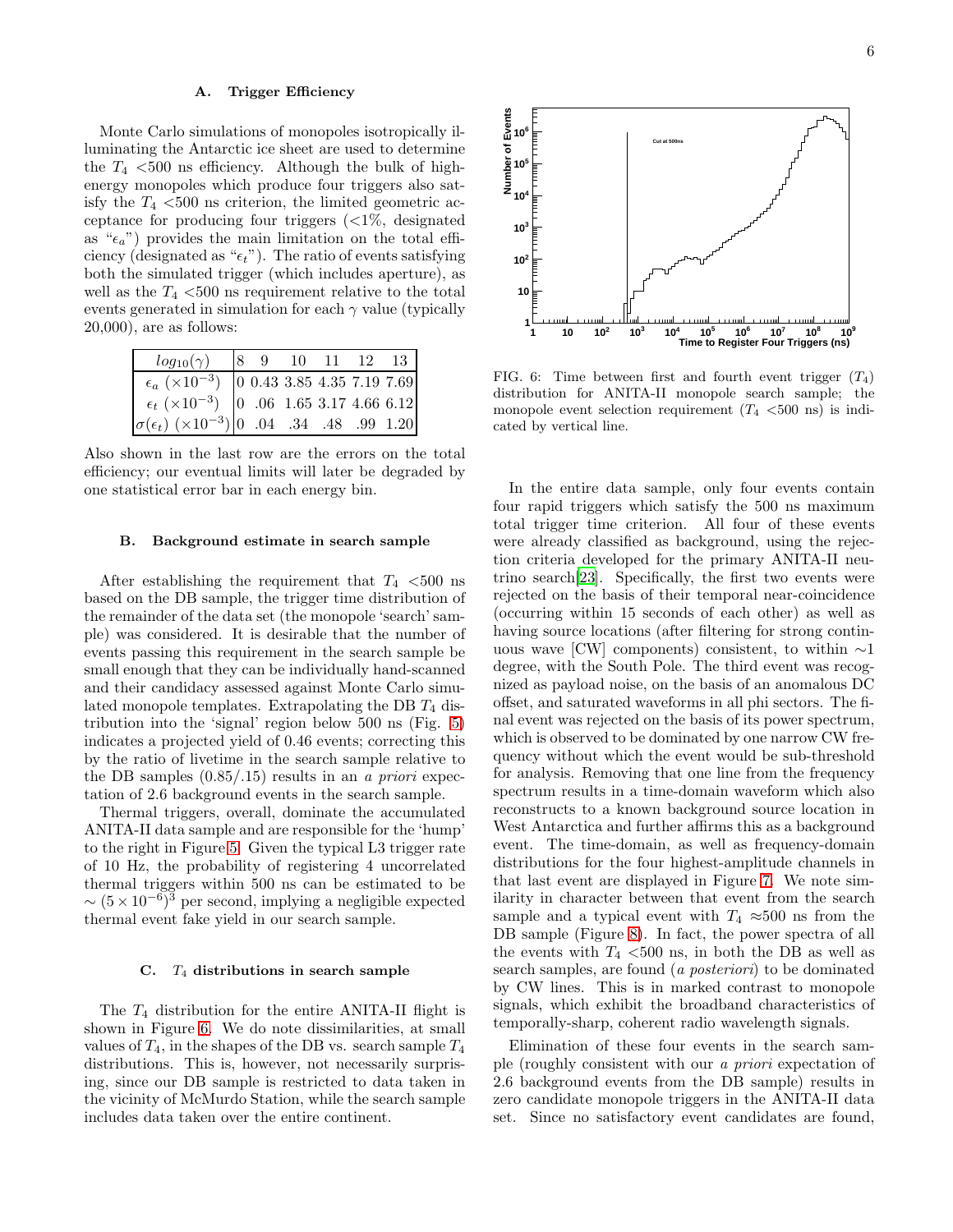

<span id="page-6-0"></span>FIG. 7: Time domain (top four panels), as well as frequency domain (bottom four panels) voltage distributions for the four channels in one of the four search sample events passing the  $T_4$  <500 ns requirement.



<span id="page-6-1"></span>FIG. 8: Time domain (top four panels), as well as frequency domain (bottom four panels) voltage distributions for the four channels in one of the DB events with  $T_4 \approx 500$  ns.

we therefore choose to set a limit on the monopole flux. However, having invoked criteria (base rejection) used for the primary neutrino search, we also must later degrade our monopole detection efficiency by the geometric loss due to that anthropogenic background requirement  $(\epsilon_b = 0.63).$ 

### VII. CROSS-CHECK ANALYSIS

A complete, and parallel analysis, which was intended to avoid the a posteriori hand scan, was performed as follows. Given the fact that anthropogenic noise tends to be a) CW (continuous wave) in the frequency domain, and b) persisting for durations of order seconds, we initially restrict our candidate search sample to those events satisfying an extended CW-rejection requirement. Starting with the first event of a set of four filled in rapid succession, we transform to the frequency domain and determine the frequency bin with the highest fractional power. For a uniform population, and based on 256 time-domain



<span id="page-6-2"></span>FIG. 9: T<sup>4</sup> distribution for Monte Carlo simulations and DB sample, for events passing  $PFP < 10^{-7}$  requirement. Note the diminution of dedicated background events populating the  $T_4 \sim 500$  ns region, in comparison to Figure 5.

samples, this quantity would be  $1/(256/2)$ , or  $1/128$ . Assuming that, for man-made backgrounds, that bin will also have the highest spectral power for the next 3 events in a candidate quartet, we now calculate the product of the fractional power ("PFP"), for that same bin determined from the first captured event, for all four events in a quartet. For thermal noise, this quantity peaks at around 10<sup>−</sup><sup>9</sup> , for Monte Carlo simulations, this distribution peaks at around 10<sup>−</sup><sup>8</sup> , primarily because of the fact that: i) monopole candidates are generally close to the thermal floor, and ii) the ANITA trigger requires power in multiple trigger bands. Based on the Monte Carlo distribution, we set a cut on this statistic at  $PFP < 10^{-7}$ , which corresponds to approximately 95% efficiency and high background rejection of the DB sample (Figure [9\)](#page-6-2). Having set the cut based on Monte Carlo simulations only, we now apply this requirement to the signal search sample; none of the  $T_4$  <500 ns data events survives this requirement, resulting (again) in zero monopole candidates. Note that application of this CW-rejection would actually result in a stronger limit than what we finally quote below as we do not incur a penalty of  $\epsilon_b$  in our efficiency.

### VIII. LIVE TIME

In order to calculate a flux limit, the time ANITA is sensitive to monopoles must be known. Recall that ANITA must be both active and have four free buffers available to record our "cluster" of events. The buffer depth ("BD", or the number of available buffers to fill with data triggers) was not always known during flight, so a simulation was developed to estimate the fractional live time contributed by each buffer state. We know that when an event is triggered, a buffer becomes occupied, and the buffer depth decrements (we use the notation "BD=4" to indicate that all buffers are empty; "BD=0" implies all buffers are occupied and dead time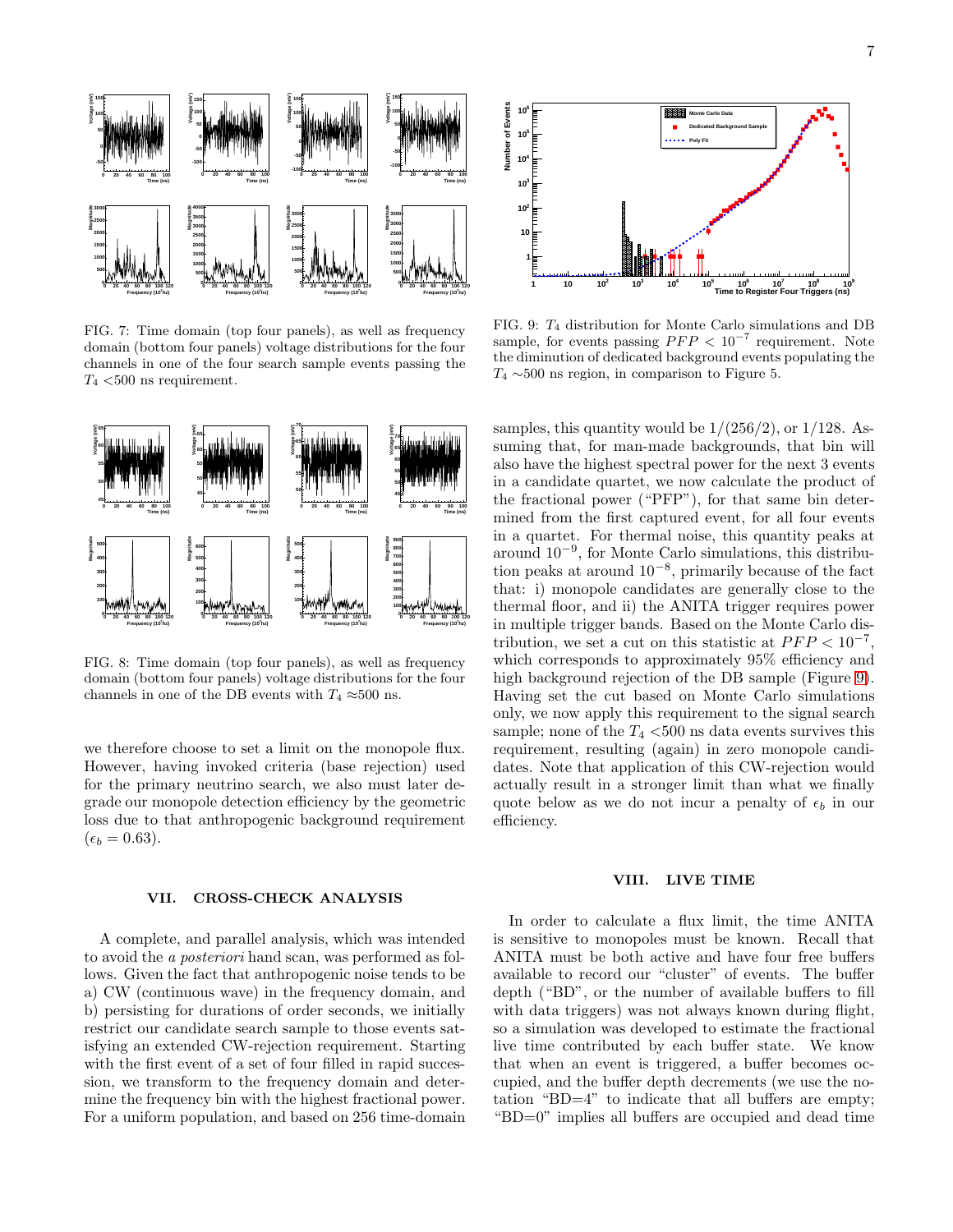

<span id="page-7-0"></span>FIG. 10: Timing diagram, illustrating the sequence of filling and emptying event data buffers. Four rapid triggers ("TRIG") initiate data HOLD in buffers A, B, C and D, and decrements the Buffer Depth (BD) variable. Once all buffers are filled, DEAD time is incurred during the clear (CLR) and reset cycles.

is incurred). When an event is read to disk, a buffer is freed and BD increments. Figure [10](#page-7-0) is a graphical representation of event acquisition and readout.

Our simulation provides an estimate of the amount of time spent in each buffer state  $T_{BD=i}$ , where i indicates the buffer depth; the monopole livetime therefore corresponds to  $T_{BD=4}$ . The only variable in the model is the unknown effective readout time  $T_{readout}$ , which is determined as follows. The simulation reads through the entire list of trigger times recorded in data. When an event is triggered, our model increments BD and, after  $T_{readout}$ has elapsed, BD decrements. If, in the simulation, a trigger occurs when BD=0, the event is simply skipped and BD is left unchanged. Given the typical ANITA-II data trigger rate of 10 Hz, any gaps in triggers greater than 1 second are considered dead time, and following one of these gaps, BD is reset to 0. Despite the individual buffer depth states not being known, the total time ANITA was live  $(T_{total} = T_{BD=1} + T_{BD=2} + T_{BD=3} + T_{BD=4})$  is reliably tracked during flight and provides a constraint on our model. The 'correct'  $T_{readout}$  is defined as that value for which the simulated  $T_{total}$  converged on the actual  $T_{total}.$ 

Figure [11](#page-7-1) shows the simulation results as the trial value of  $T_{readout}$  is varied from 0.02s to 0.14s. The horizontal magenta line represents the known  $T_{total}$ ; the intersection of this line with the cyan arrow (simulated  $T_{total}$ ) corresponds to the case where the live time constraint is satisfied. Simulation matches data when  $T_{readout} \approx 73$ ms. From this value, our aggregate livetime for BD=4 is estimated to be  $9.75 \times 10^5$  s.



<span id="page-7-1"></span>FIG. 11: Comparison of the simulated readout time model with data. "Simulated" quantities refer to outputs of the live time model, as the effective readout time is varied. At an effective readout time of 73 ms, the simulated livetime (blue, short dashed) matches the known livetime (cyan, dotted), implying a BD=4 livetime slightly less than  $10^6$  s.

### IX. SYSTEMATIC ERRORS

The primary source of uncertainty is likely due to the systematic error inherent in our efficiency estimate, primarily due to ice properties uncertainties and our finite time binning procedure (which determines the coherence of the time domain waveform) in simulations. This is assessed by running our simulation with two considerably different sets of parameters. In the first set of trials, the monopole is tracked over a step size of 80 cm, beginning at the first point within the ice sheet when the monopole registers a trigger, and extending for 8192 simulated samples. For high-energy, upcoming monopoles which are capable of arriving from below after traversing the Earth, the monopole is therefore tracked over the warmest, and most birefringent ∼1.5 km of ice starting at the bottom of the ice sheet. In the second set of trials (our default parameters), the monopole is tracked over a 15 cm step size only over the top (colder ice, with no birefringence) 1.5 km of ice thickness, extending over 16384 simulated samples. The 'test' parameters result in approximately ∼23% lower efficiency than our default parameters, largely due to the generally-smaller measured signal strengths emanating from the deeper, warmer (and significantly more radio-absorbing) ice. This extreme variation should bracket the expected uncertainties due to our radio frequencies ice properties' parameterization, as well as our finite time-binning procedure for signal, in the limit where the step size is correctly taken to zero.

There is some uncertainty associated with the calculation of the monopole energy loss. To assess this, we have compared our simulation with the monopole energy loss calculated independently by the mmc code[\[34\]](#page-10-0), which was originally designed for muons and subsequently adapted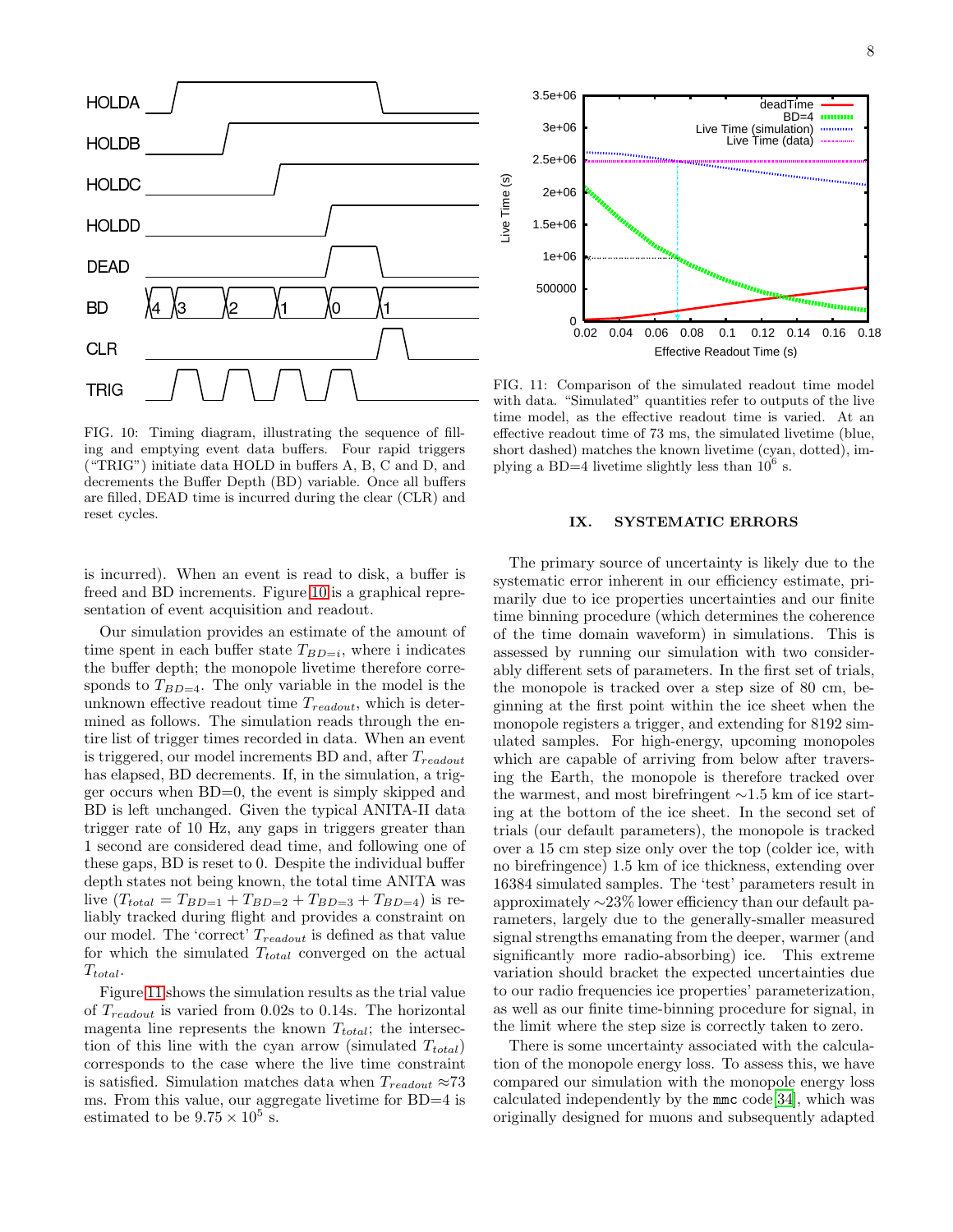to model monopoles for the IceCube collaboration. Unlike our simulation, the mmc energy loss parametrization is based on several different theoretical calculations, and also calculates energy losses independently of our simulations. Since the kinematic regime targeted by the Ice-Cube analysis is approximately 5-10 orders of magnitude lower than for this analysis, the overlap between the simulations is limited to gamma values of order 10<sup>5</sup> . For  $\gamma = 10^5$ , we find agreement between the results of the two simulations to within 13.5%.

Our overall result is relatively insensitive to the parametrization of thermal noise in our simulation. The addition of such noise is included in our simulation and will, on average, lead to a noticeable efficiency improvement for very large simulation samples. For our limited simulation samples, however, this effect is mitigated by the stochastic nature of the monopole energy deposition, which leads to a large number of in-ice showers with widely varying energies, and distributed over viewing angles varying by up to several degrees relative to the balloon.

To account for our limited Monte Carlo statistics, we have included an error equal to the fractional statistical precision on our Monte Carlo-derived detection efficiency. To account for the uncertainty in our choice of  $T_4$  <500 ns as the optimal monopole event selection requirement, we have also folded in a systematic error equal to the inefficiency of our  $T_4$  <500 ns event selection requirement (10%). Added in quadrature with both the energy loss uncertainty  $(13.5\%)$ , as well as the  $23\%$ systematic error determined above yields a net systematic error of 28%. Our final upper limit is accordingly degraded by this fraction. Uncertainties in our livetime calculation are believed to be smaller than 5% and can therefore be neglected in our total systematic error. We note that the two dominant systematic errors above are independent of each other – the energy loss uncertainty is assessed without fully propagating the signal to the balloon, while the latter uncertainty measures the error in our modeling subsequent to energy deposition. Note that the final result is somewhat robust to changes in the overall scale of  $dE/dx$  – increasing  $dE/dx$  leads to brighter in-ice showers, but reduces the flux of monopoles that can penetrate to the ice sheet from below the horizon. Conversely, reducing  $dE/dx$  increases the flux arriving at the ice sheet, but decreases the magnitude of signal strength on a monopole-by-monopole basis. In general, ANITA's sensitivity to relativistic monopoles is primarily determined by the detector/ice geometry. For monopole trajectories that do illuminate the balloon, we expect there to be tens, if not hundreds of potential showers which can cause event triggers. In practice, only the first four of these are recorded by the data acquisition system.

Overall, we have tried to take a conservative approach in calculating our sensitivity, including: a) tracking the monopole over the only the upper half of the ice sheet and neglecting any signal from the lower half which results in a conservative estimate of effective area, b) calcu9

lating sensitivity under the assumption that systematic errors are uncorrelated, and therefore forfeiting any numerical advantage that would be gained by taking such correlations into account, c) using an estimated trigger efficiency which is approximately 25% less efficient than that employed for the primary neutrino search.

# X. PARTICLE FLUX LIMIT CALCULATION

Particle flux is reported in units of  $\text{cm}^{-2}\text{s}^{-1}\text{sr}^{-1}$ . To calculate an upper bound on the diffuse monopole flux, the upper limit on the number of observed particles  $(N)$ , live time  $(T_{live})$ , detection area  $(A)$ , and the solid angle from which incident particles are approaching  $(\Omega)$  must be known. In this experiment, none of the candidate events met the acceptance criteria, so the number of observed particles is zero, corresponding to a Poisson 90% confidence level upper limit on the number of observed particles of 2.3 (we neglect possible background contributions which, if included, would tend to strengthen our derived upper limit). The BD=4 live time given by the simulation is  $T_{live}=975,000$  s. The detection area is the surface area of a spherical cap of radius R=680 km and is therefore slightly greater than the planar projection area of  $\pi \times R^2$  (by approximately 5%). Finally, we must include the efficiency for events to both trigger, as well as to pass our  $T_4$  <500 ns ( $\epsilon_t$ ) requirement, and also the efficiency for events to pass our base rejection requirements  $(\epsilon_b)$  in the expression for particle flux F (Eqn. [2\)](#page-8-0); we take  $\epsilon_b$  to be the value used for the neutrino-search analysis (63%), as those search criteria are invoked during the final phase of the analysis in our elimination of the four events passing the  $T_4$  <500 ns requirement from monopole candidacy.

<span id="page-8-0"></span>
$$
F = \frac{N}{A\Omega T_{live}(\epsilon_t \epsilon_b)}\tag{2}
$$

Our final results are shown in Figure [12.](#page-9-28) We obtain a flux limit of order  $10^{-19}/(\text{cm}^2 - \text{s} - \text{sr})$  at  $\gamma = 10^{10}$ , improving slowly over the next few decades in monopole  $\gamma$ . For large gamma values, the results for ANITA are considerably lower than that of any experiment to date. Although the bandpasses of the RICE and ANITA experiments are comparable, the ANITA analysis strategy is directed at monopole detection ab initio, affording a factor of three improvement in efficiency relative to the RICE analysis, which was driven by a neutrino search strategy. The additional enhancement in effective collection area (∼500, including losses in collection area due to rejecting bases) more than compensates ANITA's factor of ∼50 smaller livetime relative to RICE.

### XI. SUMMARY

From the non-observation of highly ionizing showers we have derived the monopole flux upper limits shown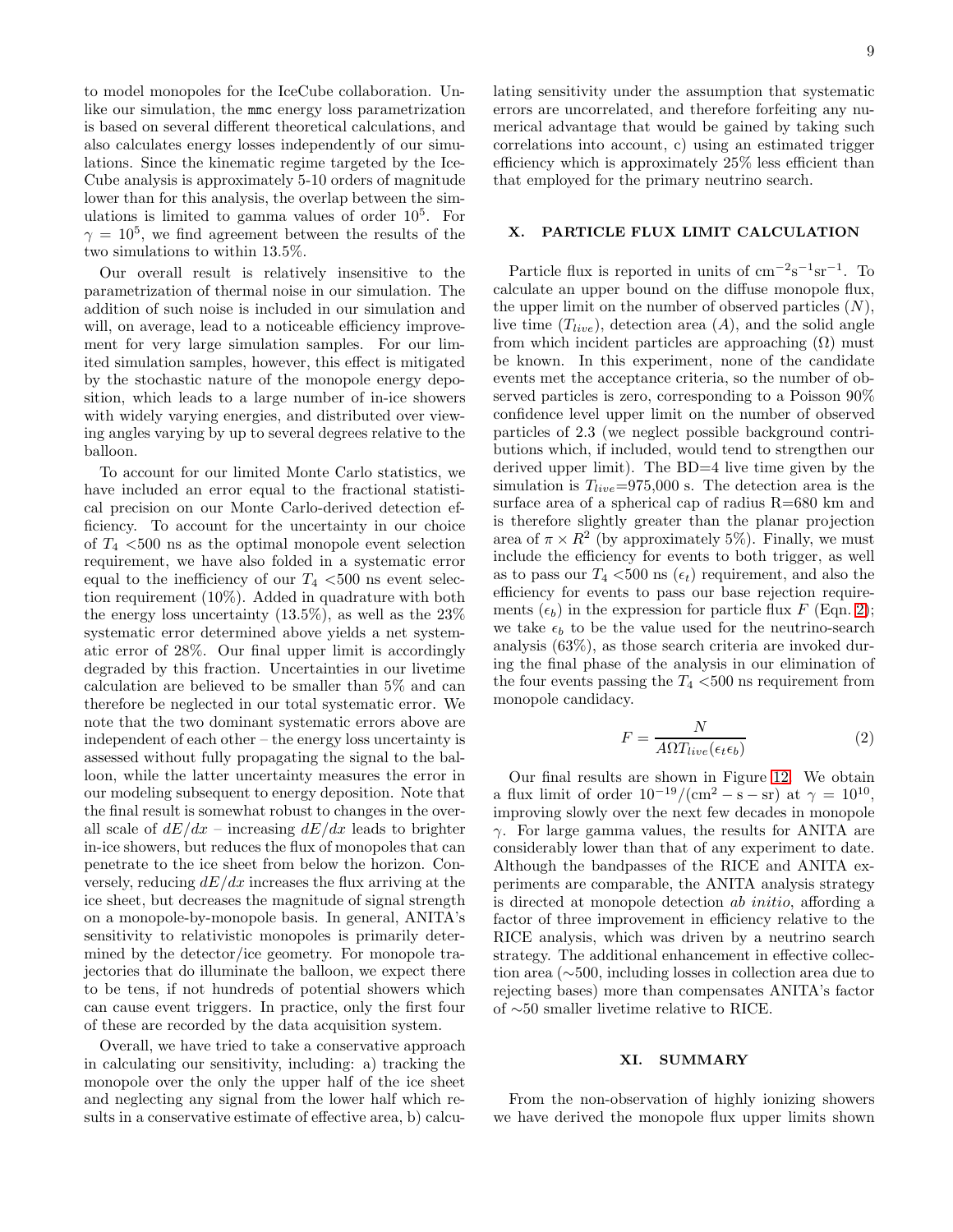

<span id="page-9-28"></span>FIG. 12: Comparison of ANITA upper limit on diffuse monopole flux with other results. Save for RICE, other experimental results have been extrapolated up to our sensitive kinematic interval. In performing this extrapolation, the limits for  $\gamma \geq 10^9$  have been weakened by a factor of two, to account for increasing Earth opacity.

- <span id="page-9-0"></span>[1] Maxwell, James Clerk, "A Dynamical Theory of the Electromagnetic Field", Philosophical Transactions of the Royal Society of London 155, 459-512 (1865).
- <span id="page-9-1"></span>[2] A.H. Guth, Phys. Rev. **D23**, 347 (1981).
- <span id="page-9-2"></span>[3] P.A.M. Dirac, Proc. Roy. Soc. London A133, 60 (1931).
- <span id="page-9-3"></span>[4] P.B. Price, E.K. Shirk, W.Z. Osborne, and L.S. Pinsky, Phys. Rev. Lett. 35, 487 (1975).
- [5] B. Cabrera, Phys. Rev. Lett. 48, 1378 (1982).
- <span id="page-9-4"></span>[6] A.D. Caplin, M. Hardiman, M. Koratzinos, and J.C. Schouten, Nature 321, 402 (1986).
- [7] P.B. Price, E.K. Shirk, W.Z. Osborne, and L.S. Pinsky, Phys. Rev. D18, 1382 (1978).
- <span id="page-9-5"></span>[8] M.E. Huber, B. Cabrera, M.A. Taber, and R.D. Gardner, Phys. Rev. Lett. 64, 835 (1990).
- <span id="page-9-6"></span>[9] E.N. Parker, Astrophys. J. 160, 383 (1970).
- <span id="page-9-7"></span>[10] M. Ambrosio *et al.* (MACRO Collaboration), Eur. Phys. J. C25, 511 (2002).
- <span id="page-9-8"></span>[11] H. Wissing, for the IceCube Collaboration, in Proceedings of the  $30<sup>th</sup>$  International Cosmic Ray Conference (ICRC), Merida, Mexico, 2007.
- <span id="page-9-9"></span>[12] V. Aynutdinov et al. (Baikal Collaboration), in Proceedings of the 29th International Cosmic Ray Conference (ICRC), Pune, India, 2005.
- <span id="page-9-10"></span>[13] The flux limit from Baikal assumes an initial monopole energy of  $10^{12} - 10^{15}$  GeV, lower than the initial energy assumed in this study. Therefore, the Baikal limit shown in Fig. [12](#page-9-28) should be regarded as a function of the indicated mass but not necessarily the indicated  $\gamma$ .
- <span id="page-9-11"></span>[14] S. Balestra *et al.* (SLIM Collaboration), Eur. Phys. J. C55, 57 (2008).
- <span id="page-9-12"></span>[15] F.C. Adams, M. Fatuzzo, K. Freese, G. Tarlé, R. Watkins, and M.S. Turner, Phys. Rev. Lett. 70, 2511 (1993); astrophysical limits tabulated in [\[33\]](#page-10-1)
- <span id="page-9-13"></span>[16] S.D. Wick, T.W. Kephart, T.J. Weiler, and P.L. Biermann, Astropart. Phys. 18, 663 (2003).

in Fig. [12,](#page-9-28) which are on the order of  $10^{-19}$ (cm<sup>2</sup> s sr)<sup>-1</sup>. Previously, AMANDA[\[11](#page-9-8)], Baikal[\[12](#page-9-9)], and MACRO[\[10\]](#page-9-7) determined monopole flux limits on the order of  $10^{-16}$ (cm<sup>2</sup> s sr)<sup>-1</sup> for  $\beta$  greater than 0.8, 0.8, and 4 × 10−<sup>5</sup> , respectively. Although the results of this study cover a much narrower range of  $\beta$  values than previous works, it is the range that is of the greatest interest for IMM searches. Within much of this kinematic range  $(E = 10^{16} \text{ GeV}; \gamma \geq 10^9)$ , monopole flux limits from ANITA are stronger than the limits from any previous astrophysical monopole search.

Acknowledgments We thank the National Aeronautics and Space Administration, the National Science Foundation Office of Polar Programs, the Department of Energy Office of Science HEP Division, the UK Science and Technology Facilities Council, the National Science Council in Taiwan ROC, and especially the staff of the Columbia Scientific Balloon Facility.

- <span id="page-9-14"></span>[17] J.D. Jackson, Classical Electrodynamics (Wiley, New York, 1962).
- <span id="page-9-16"></span>[18] P. W. Gorham et al. (ANITA Collaboration), Astropart. Phys. 32, 10 (2009).
- <span id="page-9-15"></span>[19] D.P. Hogan *et al.*, Phys. Rev. **D78**, 075031 (2008).
- [20] A. Vilenkin and E.P.S. Shellard, Cosmic Strings and Other Topological Defects (Cambridge University, Cambridge, 1994).
- [21] K. Greisen, Phys. Rev. Lett. 16, 748 (1966); G. Zatsepin and V. Kuzmin, Pis'ma Zh. Eksp. Teor. Fiz. 4, 114 (1966); JETP Lett. 4, 78 (1966).
- <span id="page-9-17"></span>[22] P. W. Gorham et al. (ANITA Collaboration), Phys. Rev. Lett 103, 051103 (2009).
- <span id="page-9-18"></span>[23] P. W. Gorham et al. (ANITA Collaboration), Phys. Rev. D82, 022004 (2010), and erratum [\(arXiv:1011.5004\)](http://arxiv.org/abs/1011.5004).
- <span id="page-9-19"></span>[24] S. Hoover et al. (ANITA Collaboration), [arXiv:1003.2961,](http://arxiv.org/abs/1003.2961) submitted to Phys. Rev. Lett. (2010)
- <span id="page-9-20"></span>[25] S. Iyer Dutta, M.H. Reno, I. Sarcevic, and D. Seckel, Phys. Rev. D63, 094020 (2001); D. Seckel, M.H. Reno, I. Sarkevic, and S. Iyer Dutta, in Proceedings of the  $27<sup>th</sup>$ International Cosmic Ray Conference (ICRC), Hamburg, Germany, 2001.
- <span id="page-9-21"></span>[26] The loss symbol  $\beta$  should cause no confusion with the velocity  $\beta$ .
- <span id="page-9-22"></span>[27] L. D. Landau and I. J. Pomeranchuk, Dokl. Akad. Nauk. SSSR 92, 535 (1953), 92, 735 (1953); A. B. Migdal, Phys. Rev. 103, 1811 (1956). J. Alvarez-Muñiz, R.A. Vázquez and E. Zas, Phys. Rev. D61, 023001 (1999).
- <span id="page-9-23"></span>[28] A.M. Dziewonski and D.L. Anderson, Phys. Earth Planet In. 25, 297 (1981).
- <span id="page-9-24"></span>[29] I. Kravchenko et al. (RICE Collaboration), Phys. Rev. D73, 082002 (2006).
- <span id="page-9-25"></span>[30] D. Saltzberg et al., Phys. Rev. Lett. 86, 2802 (2001).
- <span id="page-9-26"></span>[31] P. Gorham et al. Phys. Rev. D72, 023002 (2005).
- <span id="page-9-27"></span>[32] R. V. Buniy and J. P. Ralston, Phys. Rev. D65, 016003